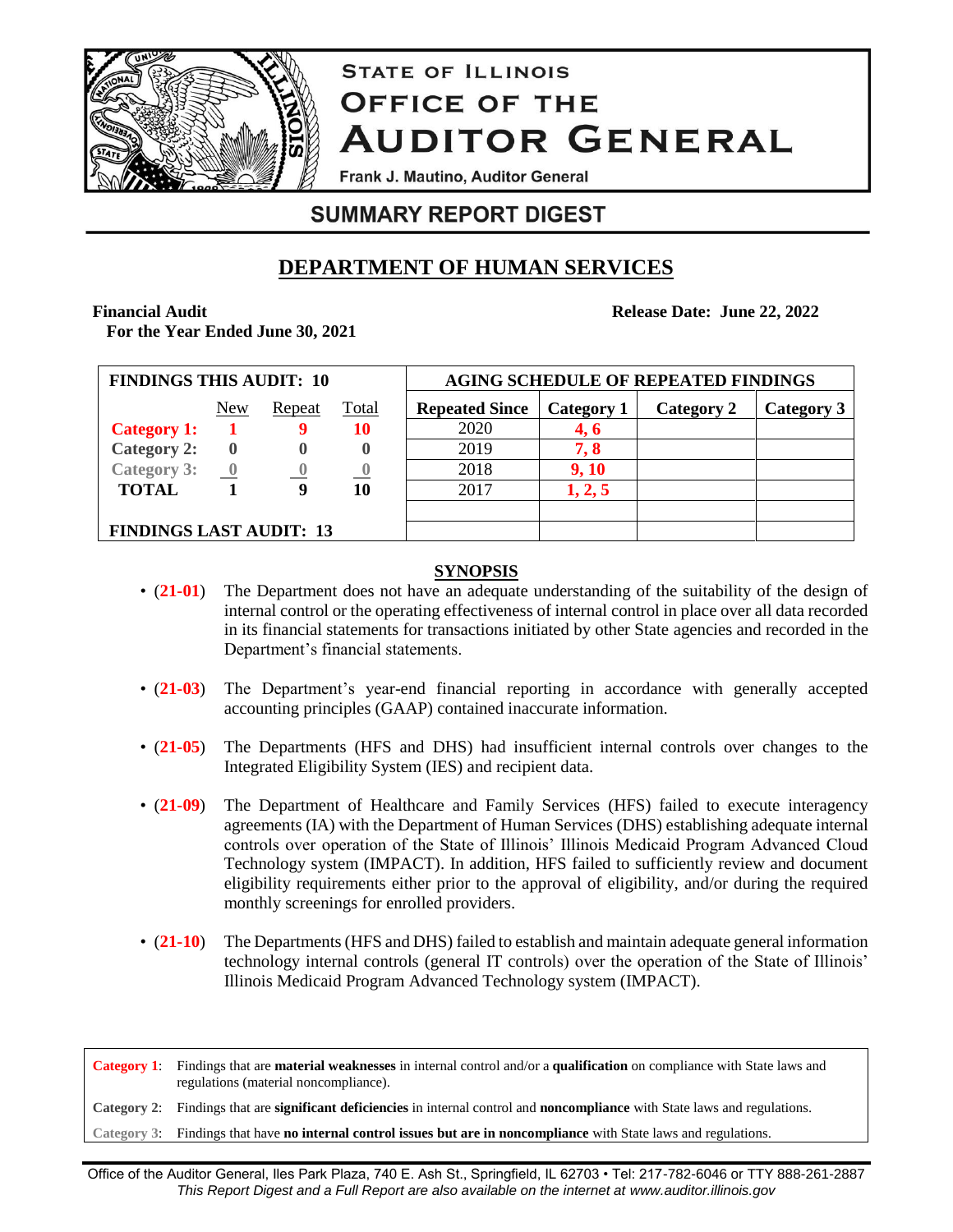## **DEPARTMENT OF HUMAN SERVICES FINANCIAL AUDIT For the Year Ended June 30, 2021**

| <b>FINANCIAL INFORMATION - Governmental Funds (in thousands)</b> |                           | <b>FY 2021</b> |                           | <b>FY 2020</b> |
|------------------------------------------------------------------|---------------------------|----------------|---------------------------|----------------|
| <b>REVENUES</b>                                                  |                           |                |                           |                |
|                                                                  | \$                        | 47,555         | \$                        | 48,358         |
|                                                                  |                           | 8,046,842      |                           | 5,344,796      |
|                                                                  |                           | 7,380          |                           | 8,294          |
|                                                                  |                           | 8,101,777      |                           | 5,401,448      |
| <b>EXPENDITURES</b>                                              |                           |                |                           |                |
|                                                                  |                           | 12,790,501     |                           | 9,752,995      |
|                                                                  |                           | 917            |                           | 658            |
|                                                                  |                           | 888            |                           | 759            |
|                                                                  |                           | 41,708         |                           | 2,379          |
|                                                                  |                           | 12,834,014     |                           | 9,756,791      |
| <b>OTHER SOURCES (USES)</b>                                      |                           |                |                           |                |
|                                                                  |                           | 5,248,749      |                           | 4,955,884      |
|                                                                  |                           | 201,680        |                           | 156,650        |
|                                                                  |                           | (129, 352)     |                           | (108,760)      |
|                                                                  |                           | (353,293)      |                           | (263,890)      |
|                                                                  |                           | (345,930)      |                           | (305, 649)     |
|                                                                  |                           | (110, 469)     |                           | (18, 386)      |
|                                                                  |                           | 4,511,385      |                           | 4,415,849      |
|                                                                  |                           | (220, 852)     |                           | 60,506         |
|                                                                  |                           | 443,743        |                           | 382,599        |
|                                                                  |                           | 360            |                           | 638            |
|                                                                  | $\boldsymbol{\mathsf{S}}$ | 223,251        | \$                        | 443,743        |
| <b>SELECTED ACCOUNT BALANCES - June 30,</b>                      |                           |                |                           |                |
| <b>Governmental Funds (in thousands)</b>                         |                           | <b>FY 2021</b> |                           | <b>FY 2020</b> |
| <b>ASSETS</b>                                                    |                           |                |                           |                |
|                                                                  | \$                        | 399.928        | \$                        | 387,822        |
|                                                                  |                           | 227,118        |                           | 341,061        |
|                                                                  |                           | 118,729        |                           | 147,620        |
|                                                                  |                           | 47,288         |                           | 182,247        |
|                                                                  |                           | 7,990          |                           | 7,730          |
|                                                                  |                           | 457,770        |                           | 542,071        |
|                                                                  | -\$                       | 1,258,823      | $\mathcal{S}$             | 1,608,551      |
| <b>LIABILITIES</b>                                               |                           |                |                           |                |
|                                                                  | \$                        | 604,231        | \$                        | 585,069        |
|                                                                  |                           | 20,340         |                           | 9,906          |
|                                                                  |                           | 238,152        |                           | 396,184        |
|                                                                  |                           | 862,723        |                           | 991,159        |
|                                                                  |                           | 172,849        |                           | 173,649        |
|                                                                  |                           | 223,251        |                           | 443,743        |
|                                                                  |                           |                |                           |                |
|                                                                  | $\$\,$                    | 1,258,823      | $\boldsymbol{\mathsf{S}}$ | 1,608,551      |
| <b>SECRETARY</b>                                                 |                           |                |                           |                |
| During Audit Period and Currently: Grace B. Hou                  |                           |                |                           |                |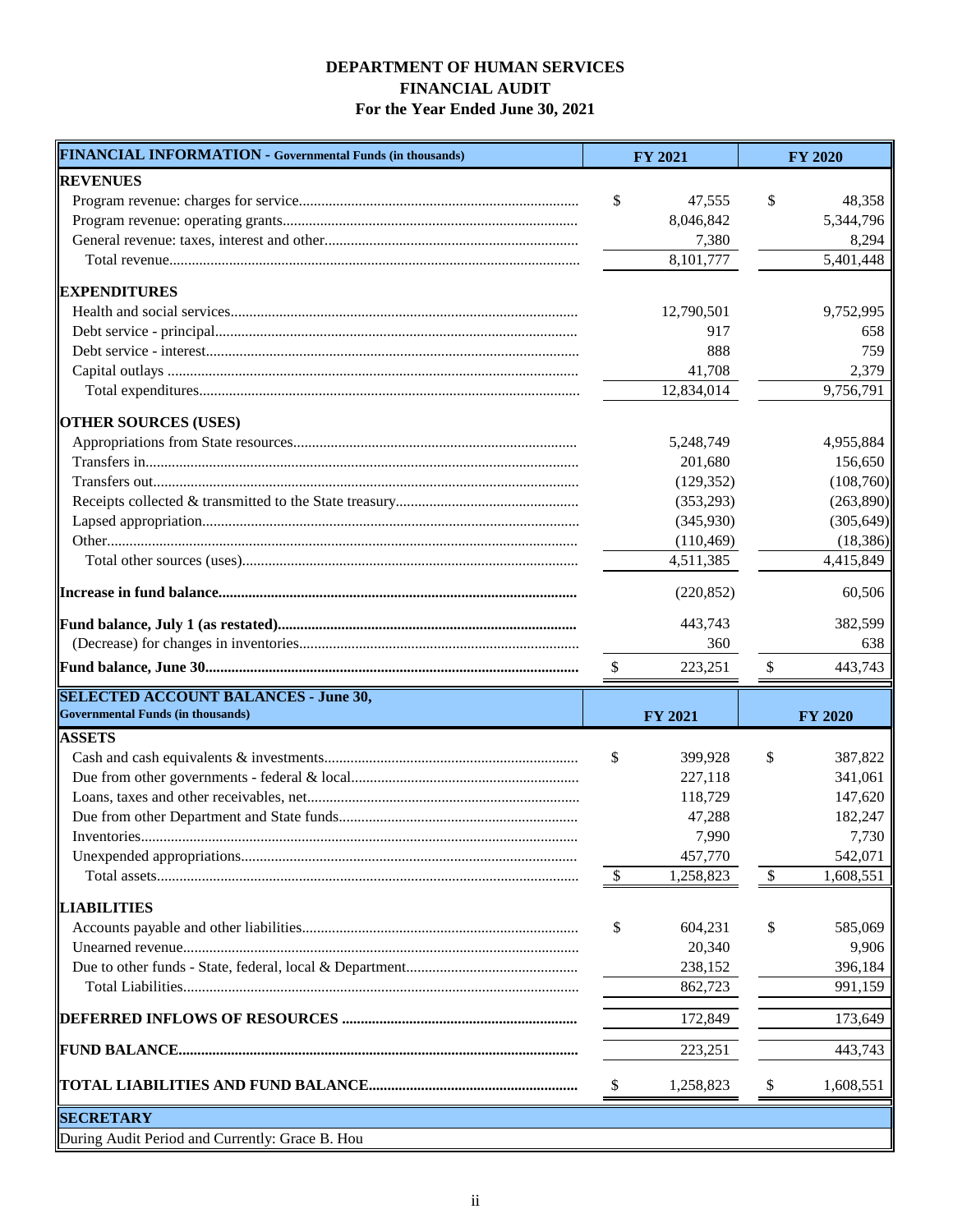## **FINDINGS, CONCLUSIONS, AND RECOMMENDATIONS**

#### **MEDICAL ASSISTANCE PROGRAM FINANCIAL INFORMATION**

The Department of Human Services (Department) does not have an adequate understanding of the suitability of the design of internal control or the operating effectiveness of internal control in place over all data recorded in its financial statements for transactions initiated by other State agencies and recorded in the Department's financial statements.

During our testing of the financial statements, we noted the following:

- The Department could not could not provide documentation of the preparation or the Department's review of expenditure reconciliations for Federal Medical Assistance Program (MAP) funds or the State Children's Health Insurance Program (CHIP) (Funds 0120, 0142, 0211, 0365, 0502, 0509, 0718) between amounts reported in the Department's Consolidated Accounting and Reporting System (CARS) and amounts reported in the Grant/Contract Analysis Forms (Form SCO-563s) provided to the Comptroller's Office (IOC) which support the receivable calculation for financial reporting. The amount per the Form SCO-563s (totaling approximately \$374 million for total reimbursable costs "TRC" for Assistance Listing Numbers 93.767 and 93.778) is a computed amount (a formula), essentially the amount needed to achieve the reported receivable balance provided by the Department of Healthcare and Family Services (HFS), a separate State agency. The Department does not retain a reconciliation between what is reported on the Form SCO-563s (claimable expenditures) and within CARS (all expenditures) for each fund. Additionally, there is no documentation maintained by the Department to support the calculation and methodology used by HFS in preparing the federal receivable amount (approximately \$17.2 million for the two programs).
- During testing of expenditures and liabilities, we determined that the Department is not monitoring or reviewing the payments submitted by HFS, or the liabilities calculated by HFS, on behalf of the Department and reported in the Department's financial statements. When HFS submits a request for payment to the IOC, a summary file is also sent to the Department which goes through an interface and is recorded into CARS. An employee in the

**Department does not perform a sufficient review of transactions initiated by other State agencies**

**Department could not provide documentation supporting expenditure reconciliations for its Federal MAP funds**

**Department does not monitor payments submitted or liabilities calculated by HFS on behalf of the Department**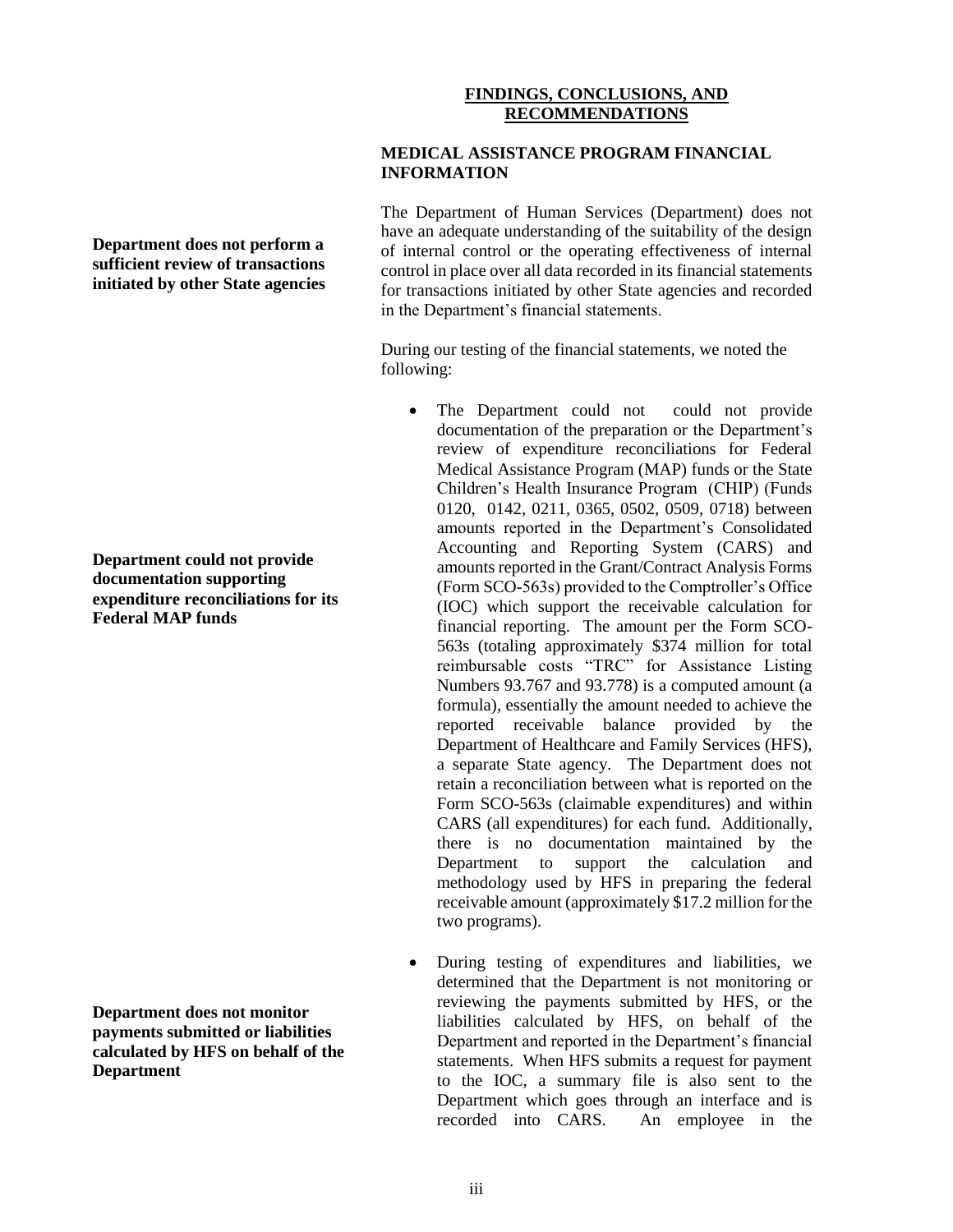Department's Fiscal Services Bureau reconciles the payments between CARS and the IOC before accepting them into CARS. Although, the Department has documented their understanding of how transactions for DHS programs are processed within HFS, the Department was not able to provide auditors with documentation of their monitoring performed over the amounts reported in the Department's financial statements. Additionally, the Department is placing reliance on the internal control over the applicable HFS system without recent independent verification of the system. Currently, the Department receives summarized information from HFS and records the transactions into CARS and the GAAP packages without performing sufficient procedures to determine the accuracy of the information. (Finding 1, pages 75- 76)

We recommended the Department assume more responsibility for the transactions and balances reported in its financial statements that are initiated/estimated by other State agencies, including the following: entering into an interagency agreement (IA) with HFS that details the responsibilities of each agency with regards to initiating, processing and recording transactions, and how the sufficiency of internal control over Department transactions will be monitored (i.e. annual internal audit, SOC 1 Type 2 audit, or other), and, once an IA is executed, on a regular basis, the Department should determine if the control system and related monitoring agreed to through the IA, is sufficient to prevent and detect significant financial statement errors. The sufficiency of internal control should be monitored each time there is a major change to MAP/CHIP programs or IT systems used for those programs. We also recommended expenditure and accrual amounts provided by HFS in connection with year-end reporting of Federal MAP receivables should be reconciled to CARS or agreed to reports and source data compiled by HFS.

**DHS accepted the recommendation**

The Department accepted the recommendation and stated it will pursue an interagency agreement with HFS and monitor audits and reviews performed on HFS data and internal controls.

#### **WEAKNESSES IN PREPARATION OF YEAR-END DPEARTMENT FINANCIAL STATEMENTS**

**Year-end financial reporting contained inaccurate information** The Department of Human Services' (Department's) year-end financial reporting in accordance with generally accepted accounting principles (GAAP) contained inaccurate information.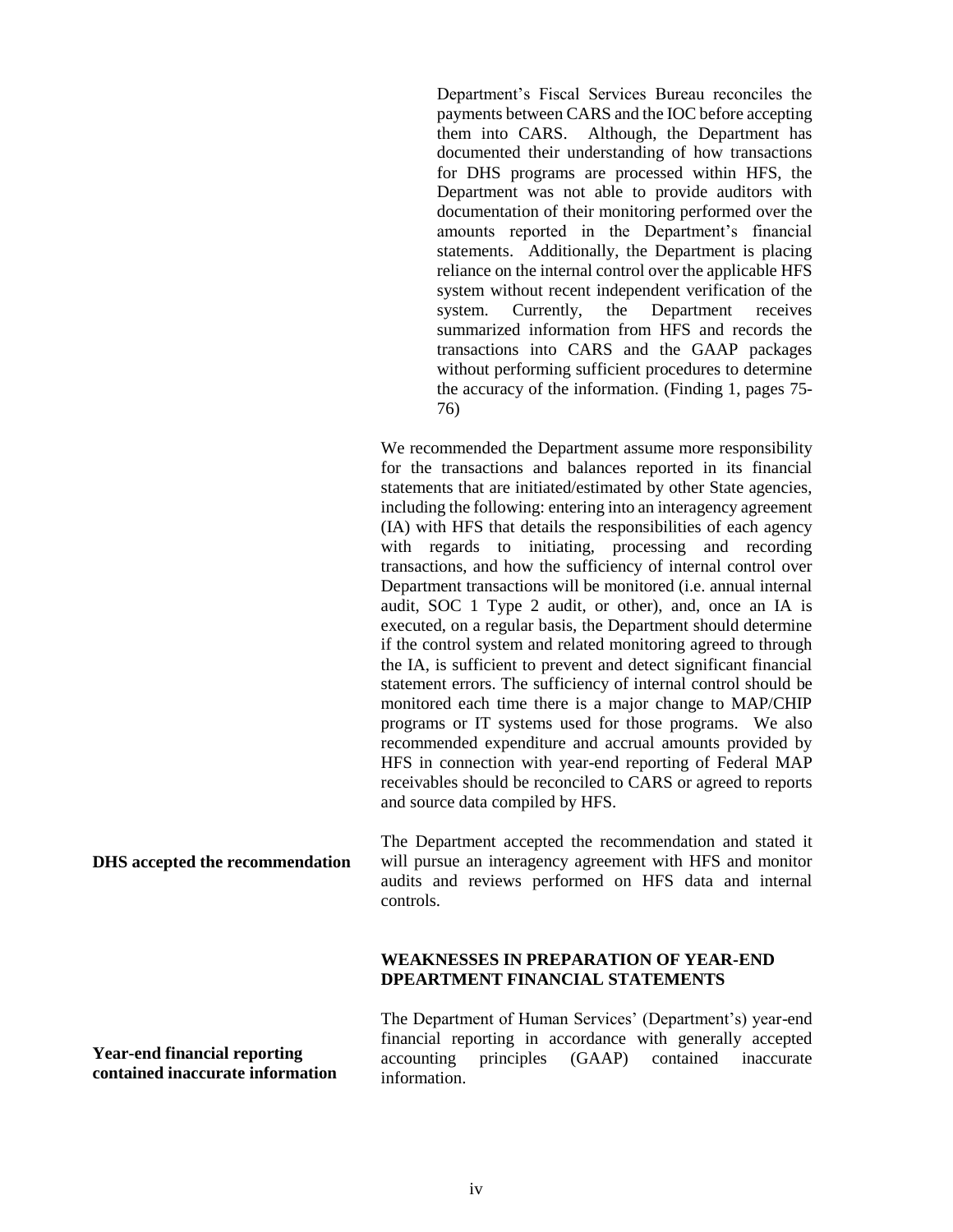The Department does not have adequate controls over the completeness and accuracy of year-end financial reporting which resulted in errors in the GAAP basis financial statements and supporting schedules provided to the auditors. The Department does not perform a sufficient supervisory review of all amounts recorded in its financial statements and footnotes.

We noted and the Department corrected the following disclosure errors related to Footnotes 9 and 10:

- Most Department employees participate in the State Employees' Retirement System (SERS), which is a single-employer defined benefit pension trust fund. The pension expense amount reported in the draft financial statements for Footnote 9 for State Employees' Retirement System (SERS) was understated by \$58.5 million. The Department netted the reversal of the contributions to the SERS Plan with pension expense to arrive at the pension expense amount disclosed in Footnote 9 - Defined Benefit Pension Plans.
- Certain Department facility employees participate in the Teachers Retirement System of Illinois (TRS), which is a multiple employer cost sharing plan with a special funding situation. GASB Statement No. 68 Accounting and Financial Reporting for Pensions, requires that the Department, as an employer, record its portion of the non-employer contributing entity (NECE) pension expense pertaining to Department employees in the government wide financial statements (as a revenue and an expense). This amount for the year ended June 30, 2021 was approximately \$6.8 million and the Department recorded approximately \$3.2 million, the difference was deemed immaterial and not recorded.
- The Department's employees are members of the State Employees Group Insurance Program sponsored by the State of Illinois, Department of Central Management Services for their other postemployment benefits (OPEB). The OPEB expense amount reported in the draft financial statements for Footnote 10 was understated by \$12.8 million. The Department netted the reversal of the contributions to the OPEB Plan with OPEB expense to arrive at the OPEB expense amount disclosed in Footnote 10 - Postemployment Benefits.

Additionally, prior year audit entries for the General Revenue Fund (001) and the DHS Special Purposes Trust Fund (0408) were not correctly reversed during FY2021 resulting in a misstatement in federal operating grant revenues. In FY 2020, audit adjustments were recorded to correct the accounting for federal operating grant revenues and receivables for the Child Care Assistance program. In the prior year, revenues earned by Fund 0001 were recorded as revenue in Fund 0408, resulting in

#### **SERS pension expense footnote understated by \$58.5 million**

**TRS pension expense footnote understated by \$3.5 million**

### **SEGIP OPEB footnote understated by \$12.8 million**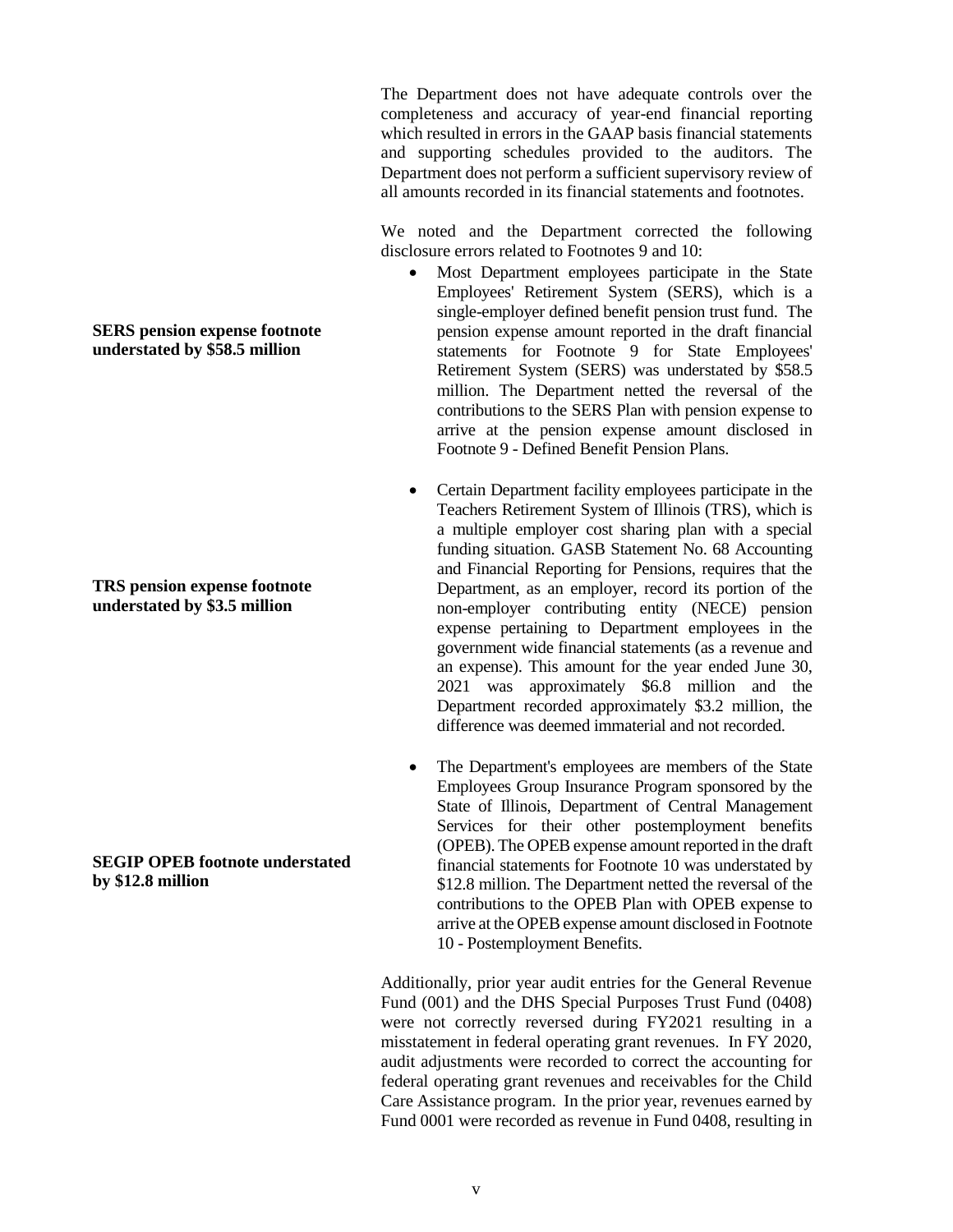**DHS accepted the recommendation** a correcting entry and an interfund receivable and payable between the two funds. In FY 2021, the prior year entries were reversed solely to federal operating grant revenue as part of the year-end close process. A portion of the FY 2020 interfund balance was not liquidated and was forgiven. That portion (\$24.7 million) should have been classified as a transfer between the two funds during FY 2021, instead of an adjustment to revenue. These errors were corrected by the Department. (Finding 3, pages 82-84) We recommended Department management increase the level and quality of supervisory review of year-end financial reporting including completing a report checklist, such as the one available on the Government Finance Officers' Association (GFOA) website, to determine if all amounts and disclosures in the financial statements are complete and accurate, and carefully reviewing audit entries from the prior period when determining the reversing entry to be recorded. DHS accepted the recommendation and stated it will review the GFOA checklist regarding benefit plans and identify items that apply to IDHS pension and OPEB reporting. **INSUFFICIENT INTERNAL CONTROLS OVER CHANGES TO THE IES AND RECIPIENT DATA**

> The Department of Healthcare and Family Services and the Department of Human Services (collectively, the "Departments") had insufficient internal controls over changes to the Integrated Eligibility System (IES) and recipient data.

> Management of the Departments have shared responsibility for various human service programs in the State and for internal controls over the manual and automated processes relating to eligibility for these programs. The Departments' IES is the automated system used by the Departments which intakes, processes (with the assistance of caseworkers), and approves recipient applications, maintenance items, and redeterminations in order to determine eligibility and make payments for the State's human service programs.

> Change control is the systematic approach to managing changes to an IT environment, application, or data. The purpose is to prevent unnecessary and/or unauthorized changes, ensure all changes are documented, and minimize any disruptions due to system changes.

#### **Insufficient internal controls over changes to IES and recipient data**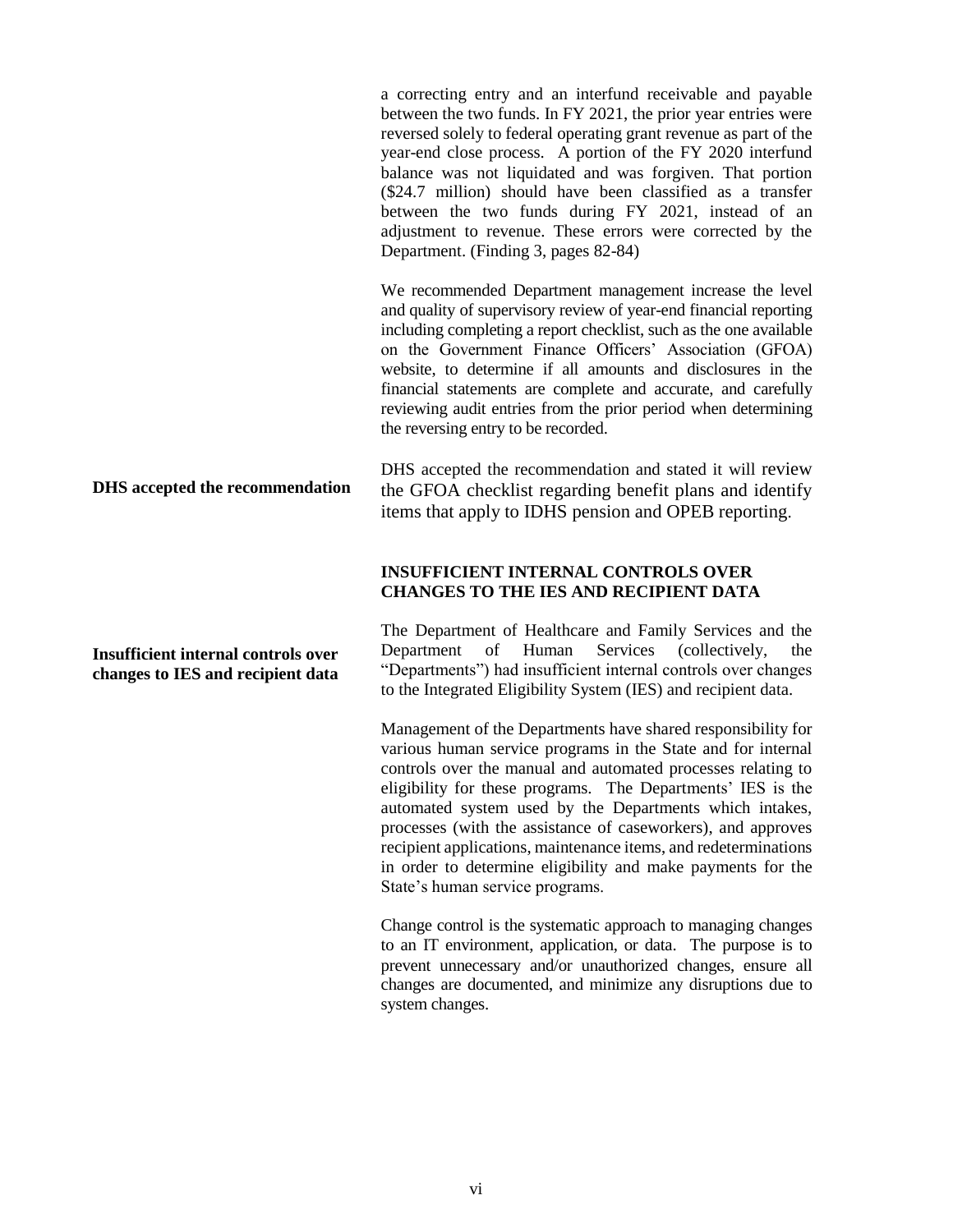#### **Due to the Plan's limitation our scope of auditing was limited**

#### **IES Change Management Plan did not contain required information**

(Plan) noted the Plan did not:

Our review of the April 20, 2020 IES Change Management Plan

IES Application Changes Policies and Procedures

- Define the requirements for the prioritization or classification of changes,
- Define the numerical grading for determining impact,
- Define the detailed documentation requirements for test scripts and results, impact analysis, design scripts and results, impact analysis, design documentation, or other required documentation, and
- Define when changes were required to include a specific requirement, who was to review the various steps and when and by whom approvals were required.

Additionally, we noted backout plans to return the system to a previous functional version in the event a change moved into production caused undesired results had not been prepared for individual infrastructure changes.

## Testing of IES Application Changes

Due to the Plan's limitations noted above, the scope of our audit procedures was limited to the Departments' testing and approval of IES changes prior to placing them into production. Specifically, we could not perform testing on other change management control procedures, which would otherwise be typically tested, as they were not included in the Plan.

Our testing noted no exceptions during testing of IES application changes. (Finding 5, pages 88-90)

We recommended management of both Departments work together to strengthen controls in the Change Management Plan by including:

- Specific requirements for the prioritization or classification of changes,
- Definitions of the numerical grading for determining impact,
- Detailed documentation requirements for test scripts and results, impact analysis, design documentation, or other required documentation,
- Definitions of when changes are required to include a specific requirement, who should review the various steps, and when, and by whom approvals are required, and
- Requirements for backout plans to return the system to a previous functional version in the event a change moved into production causes undesired results, for individual infrastructure changes.

DHS accepted the recommendation and stated it will review its Change Management policy and procedure to assure that it meets the auditor recommendations. DHS stated it will also

**DHS accepted the recommendation**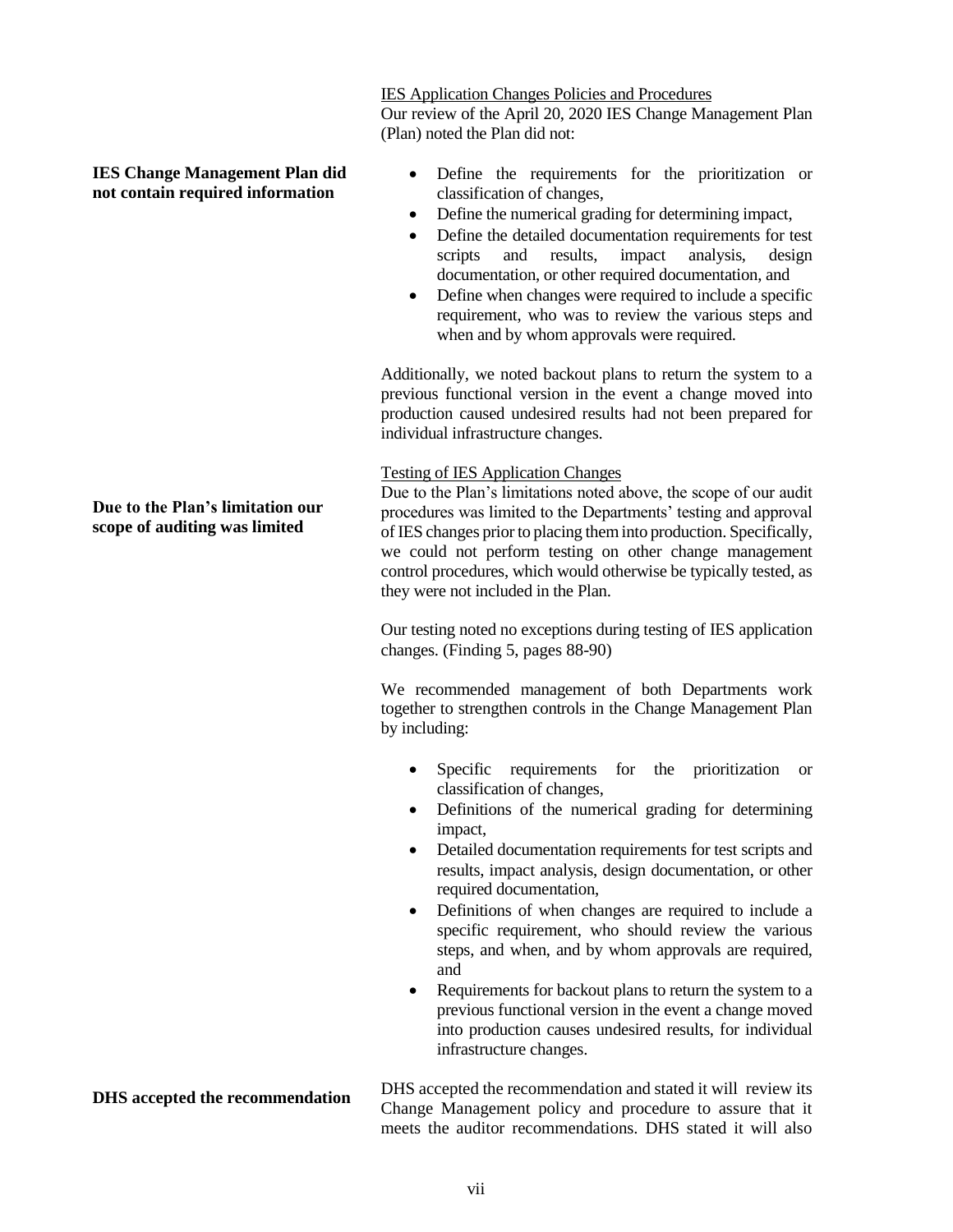review and modify, as needed, its documentation of the various steps and the responsible individuals, in the change approval process and work to develop a documented change backout plan.

#### **INSUFFICIENT REVIEW AND DOCUMENTATION OF PROVIDER ENROLLMENT DETERMINATIONS AND FAILURE TO EXECUTE INTERAGENCY AGREEMENT**

#### **Failure to establish and implement controls over IMPACT**

**Insufficient review of enrollment determinations**

**DHS did not have IAs defining roles and responsibilities**

**DHS does not use IMPACT as its official book of record**

#### The Department of Healthcare and Family Services (HFS) failed to execute interagency agreements (IA) with the Department of Human Services (DHS) establishing adequate internal controls over the operation of the State of Illinois' Illinois Medicaid Program Advanced Cloud Technology system (IMPACT). In addition, HFS failed to sufficiently review and document eligibility requirements either prior to the approval of eligibility, and/or during the required monthly screenings for enrolled providers.

#### *Interagency Agreements*

Auditors noted HFS did not enter into or have an existing IA with DHS defining each agency's roles and responsibilities as they related to IMPACT during fiscal year 2021.

#### *Detail Sample Testing of IMPACT Providers at HFS*

During fiscal year 2021, 24,209 provider enrollment applications were approved in IMPACT. In order to determine if the providers' applications were approved in accordance with federal and State laws/rules/regulations, a sample of 60 approved applications were selected for testing. Our testing noted seven (12%) approved provider applications did not contain documentation to substantiate a review of the provider's required professional license or board certification to confirm the licenses/certifications were valid at the time the application was approved.

#### *Detail Sample Testing of IMPACT Providers at DHS*

During testing, the auditors determined DHS did not solely utilize IMPACT as the official book of record or consistently rely on it to verify its providers met certain Medicaid requirements prior to approving them to provide services. Specifically, in fiscal year 2021, DHS performed procedures to determine if its providers met certain Medicaid requirements outside of IMPACT. Upon completion of those procedures, DHS personnel then entered the providers' information into IMPACT and approved the provider's file in order to grant approval for payment.

In order to determine if DHS provider applications were approved in accordance with federal and State laws/rules/regulations, prior to DHS entering their information into IMPACT, the auditors selected a sample of 60 approved applications for detailed testing and had no exceptions.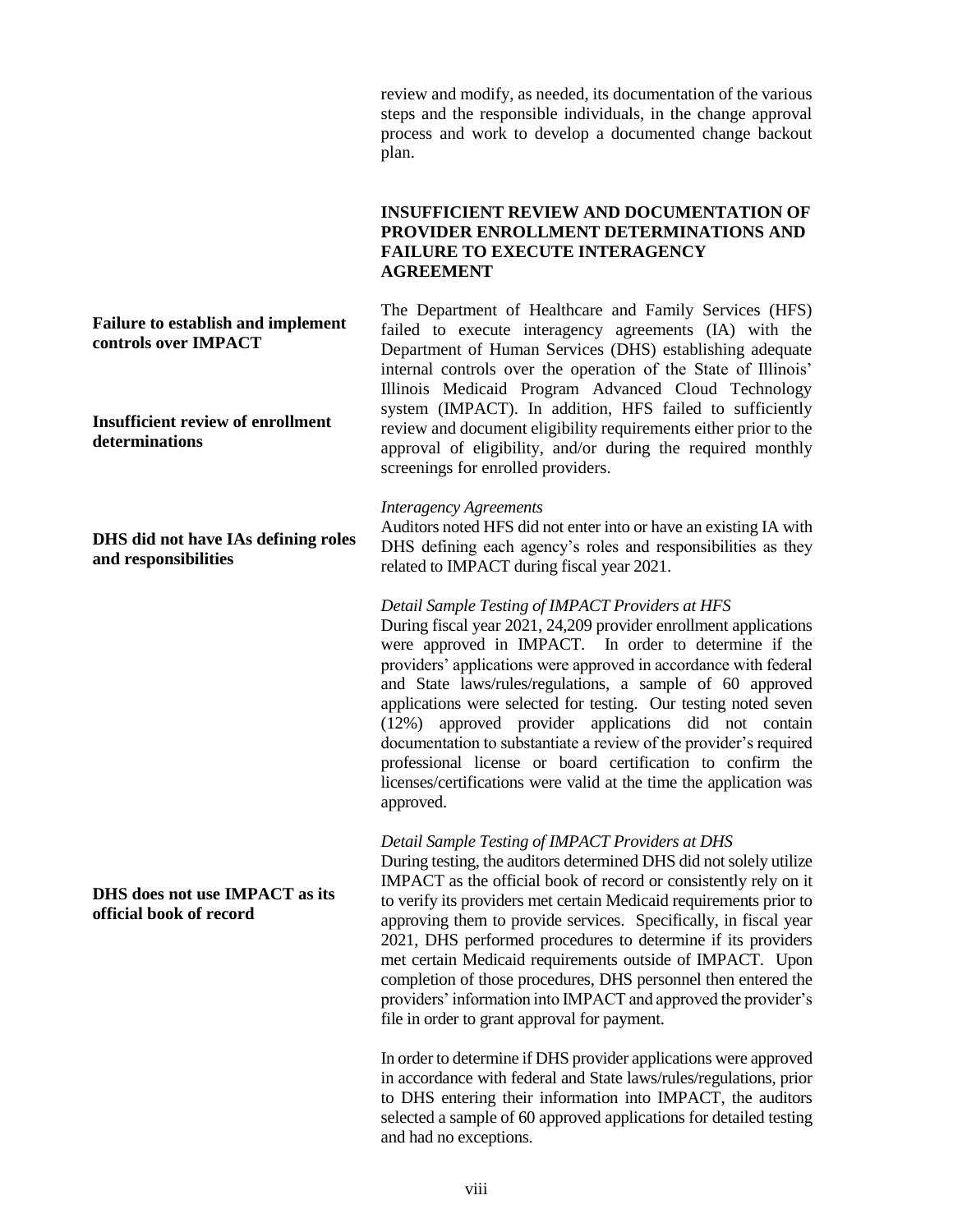Additionally, on a monthly basis, IMPACT conducts monthly screenings of provider profiles against several databases to determine if the provider licenses are valid and current, and identifies suspected criminal activity. During testing, the auditors determined DHS personnel did not regularly follow-up on issues identified in IMPACT during the monthly screenings. (Finding 9, pages 97-99)

We recommended HFS management work with DHS to ensure all provider applications are properly reviewed, approved, and documented within IMPACT. In addition, we recommended HFS work with DHS to execute detailed interagency agreements which document specific roles and responsibilities as they relate to IMPACT. Finally, until the interagency agreement is finalized, we recommended DHS follow-up on issues identified pertaining to their providers, from the IMPACT monthly screenings.

DHS accepted the recommendation and stated it will work with HFS to ensure provider applications are properly reviewed, approved, and documented within IMPACT. An interagency agreement was drafted and submitted for final approval. IDHS will review the findings and follow up on deficiencies identified pertaining to our providers from the IMPACT monthly screenings.

#### **INADEQUATE GENERAL INFORMAITON TECHNOLOGY CONTROLS OVER IMPACT**

The Department of Healthcare and Family Services (HFS) and the Department of Human Services (DHS) (collectively, the "Departments") failed to establish and maintain adequate general information technology internal controls (general IT controls) over the operation of the State of Illinois' Illinois Medicaid Program Advanced Technology system (IMPACT).

In calendar year 2012, HFS and the State of Michigan's Department of Community Health entered into an intergovernmental agreement (IGA) for the State of Illinois (State) to utilize Michigan's existing Medicaid Management Information System (MMIS) and its related infrastructure with the goal of replacing the State's MMIS to accommodate the processing of the State's Medicaid provider enrollment determinations and all Medicaid claim payments to such providers. Since 2012, the State has implemented two phases of IMPACT: Electronic Health Record Medicaid Incentive Payment Program (eMIPP) and Provider Enrollment (PE).

An IGA was entered into in 2015 which formally established the Illinois-Michigan Program Alliance for Core Technology. Additionally, the parties agreed to pursue expansion of the Michigan MMIS environment to accommodate the processing

**DHS accepted the recommendation**

**Failure to establish and maintain GITC over IMPACT**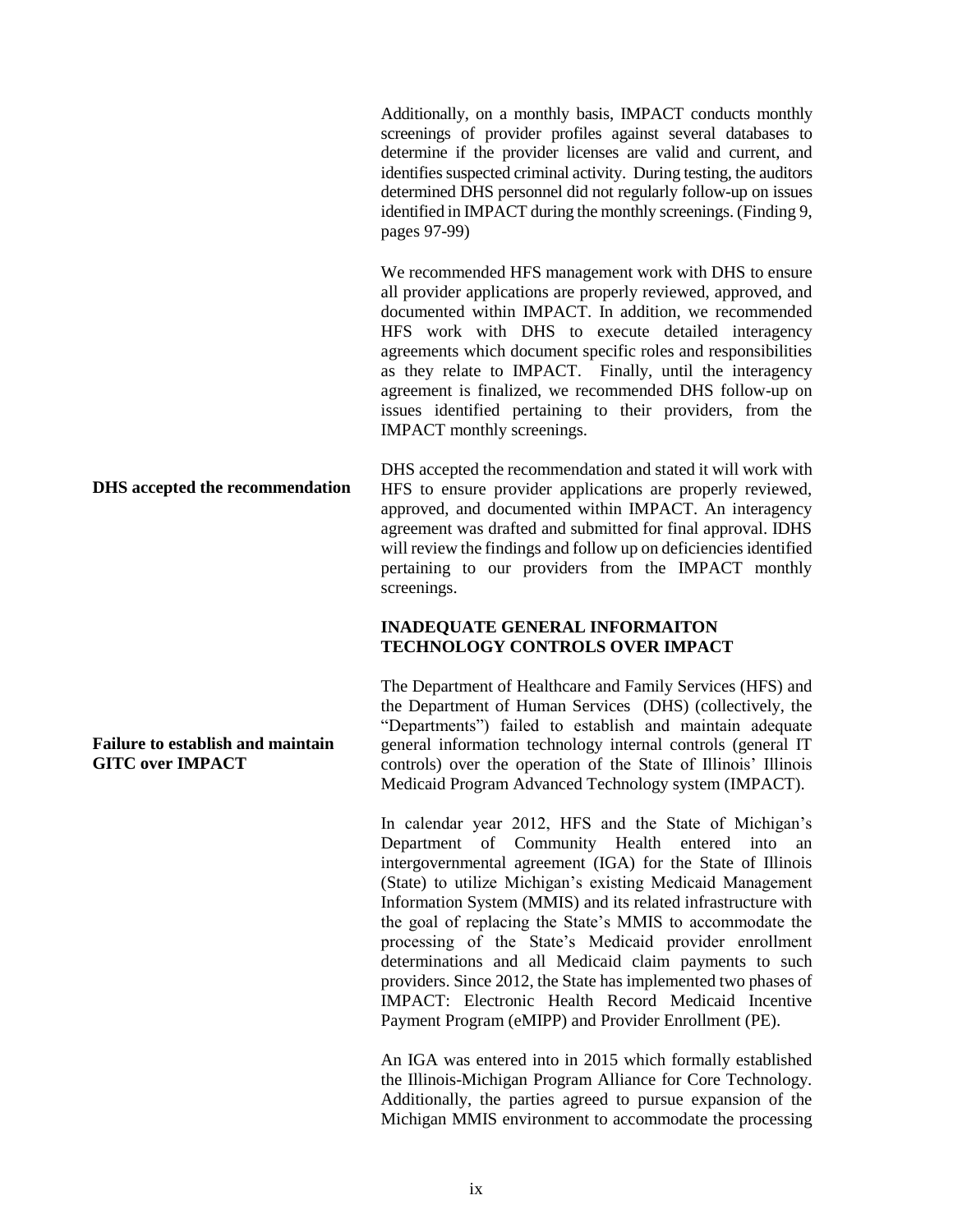of Illinois' Medicaid claims. The IGA required Michigan to extend it current system to utilize cloud architecture that would result in converged infrastructure, maximizing the effectiveness of shared resources, and allowing the shared services to be offered to HFS.

As a result of the Departments not having access to or control over IMPACT and its infrastructure, the auditors requested HFS provide a System and Organization Control (SOC) report which would provide the State and auditors information on the design and effectiveness of internal controls over IMPACT. In response, HFS provided a Security Assessment Report (Report), however, this report did not evaluate the design and implementation of Michigan's internal controls.

Specifically, the Report did not document:

- Timeframe/period in which the Security Assessment Report covered,
- Independent service auditor's report,
- Details of the testing conducted, and
- Details of Michigan's internal controls as they relate to:
	- o Control environment,
	- o Risk assessment processes,
	- o Information and communication,
	- o Control activities, and
	- o Monitoring activities.

As a result, the auditors were unable to perform adequate procedures to satisfy themselves that certain general IT controls (change management) to IMPACT were operating effectively during the audit period.

#### Change Management

As a result of the Departments' failure to obtain a SOC report, as noted above, or conduct their own timely, independent internal control review over changes to IMPACT, data, or the infrastructure, the auditors were unable to determine if changes made during the audit period were proper and approved.

#### User Access Control

The auditors noted HFS included all users, including DHS users, in its annual IMPACT Provider Enrollment Access Review. However, due to no executed intergovernmental agreement between HFS and DHS (see Finding 2021-009), there was no interim user access review completed for DHS. (Finding 10, pages 100-102)

We recommended the Departments work with the service provider to obtain assurance the internal controls over IMPACT, data, and the infrastructure, including change control and user access, are adequate. Additionally, until the Departments execute an intergovernmental agreement which

#### **Departments lack access or control over IMPACT and failed to obtain a SOC report over IMPACT**

**Report lacks required items to sufficiently report internal controls over IMPACT**

**Auditor unable to perform adequate procedures related to Change Management and User Access**